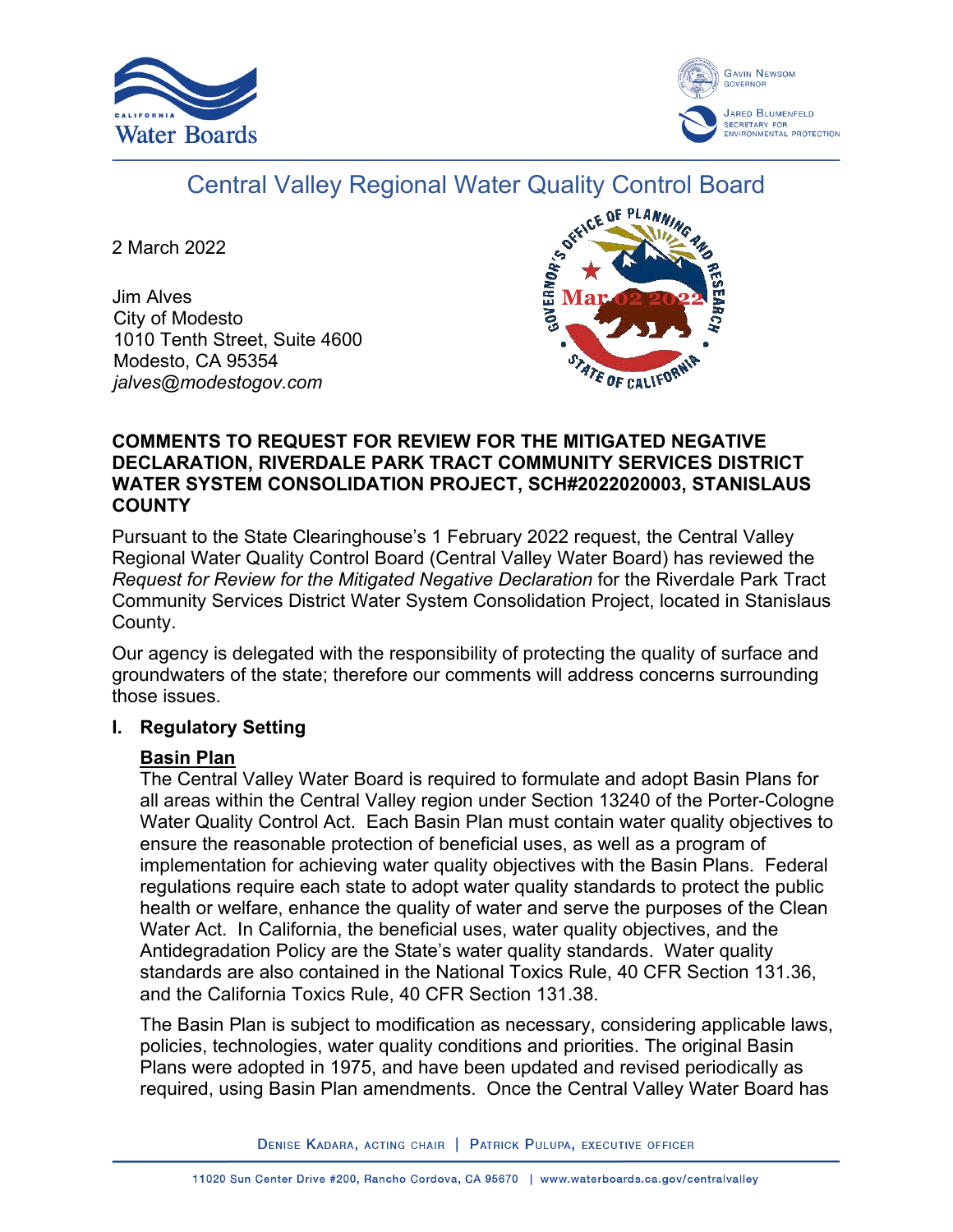Riverdale Park Tract Community  $\overline{a}$  - 2 - 2 March 2022 Services District Water System Consolidation Project Stanislaus County

adopted a Basin Plan amendment in noticed public hearings, it must be approved by the State Water Resources Control Board (State Water Board), Office of Administrative Law (OAL) and in some cases, the United States Environmental Protection Agency (USEPA). Basin Plan amendments only become effective after they have been approved by the OAL and in some cases, the USEPA. Every three (3) years, a review of the Basin Plan is completed that assesses the appropriateness of existing standards and evaluates and prioritizes Basin Planning issues. For more information on the *Water Quality Control Plan for the Sacramento and San Joaquin River Basins*, please visit our website:

[http://www.waterboards.ca.gov/centralvalley/water\\_issues/basin\\_plans/](http://www.waterboards.ca.gov/centralvalley/water_issues/basin_plans/)

## **Antidegradation Considerations**

All wastewater discharges must comply with the Antidegradation Policy (State Water Board Resolution 68-16) and the Antidegradation Implementation Policy contained in the Basin Plan. The Antidegradation Implementation Policy is available on page 74 at:

https://www.waterboards.ca.gov/centralvalley/water\_issues/basin\_plans/sacsjr\_2018 05.pdf

In part it states:

*Any discharge of waste to high quality waters must apply best practicable treatment or control not only to prevent a condition of pollution or nuisance from occurring, but also to maintain the highest water quality possible consistent with the maximum benefit to the people of the State.*

*This information must be presented as an analysis of the impacts and potential impacts of the discharge on water quality, as measured by background concentrations and applicable water quality objectives.*

The antidegradation analysis is a mandatory element in the National Pollutant Discharge Elimination System and land discharge Waste Discharge Requirements (WDRs) permitting processes. The environmental review document should evaluate potential impacts to both surface and groundwater quality.

#### **II. Permitting Requirements**

# **Construction Storm Water General Permit**

Dischargers whose project disturb one or more acres of soil or where projects disturb less than one acre but are part of a larger common plan of development that in total disturbs one or more acres, are required to obtain coverage under the General Permit for Storm Water Discharges Associated with Construction and Land Disturbance Activities (Construction General Permit), Construction General Permit Order No. 2009-0009-DWQ. Construction activity subject to this permit includes clearing, grading, grubbing, disturbances to the ground, such as stockpiling, or excavation, but does not include regular maintenance activities performed to restore the original line, grade, or capacity of the facility. The Construction General Permit requires the development and implementation of a Storm Water Pollution Prevention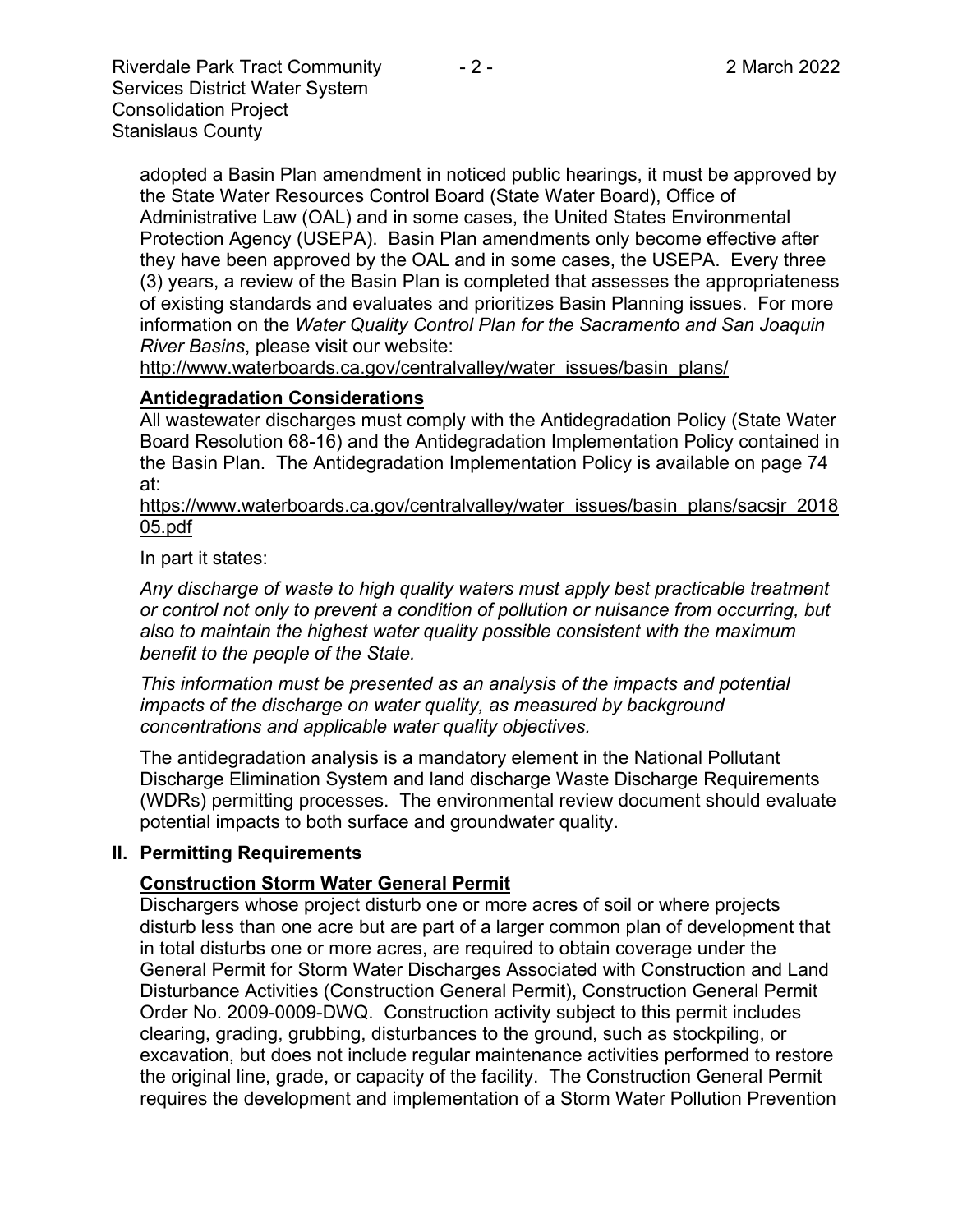Plan (SWPPP). For more information on the Construction General Permit, visit the State Water Resources Control Board website at:

[http://www.waterboards.ca.gov/water\\_issues/programs/stormwater/constpermits.sht](http://www.waterboards.ca.gov/water_issues/programs/stormwater/constpermits.shtml) [ml](http://www.waterboards.ca.gov/water_issues/programs/stormwater/constpermits.shtml)

# **Clean Water Act Section 404 Permit**

If the project will involve the discharge of dredged or fill material in navigable waters or wetlands, a permit pursuant to Section 404 of the Clean Water Act may be needed from the United States Army Corps of Engineers (USACE). If a Section 404 permit is required by the USACE, the Central Valley Water Board will review the permit application to ensure that discharge will not violate water quality standards. If the project requires surface water drainage realignment, the applicant is advised to contact the Department of Fish and Game for information on Streambed Alteration Permit requirements. If you have any questions regarding the Clean Water Act Section 404 permits, please contact the Regulatory Division of the Sacramento District of USACE at (916) 557-5250.

## **Clean Water Act Section 401 Permit – Water Quality Certification**

If an USACE permit (e.g., Non-Reporting Nationwide Permit, Nationwide Permit, Letter of Permission, Individual Permit, Regional General Permit, Programmatic General Permit), or any other federal permit (e.g., Section 10 of the Rivers and Harbors Act or Section 9 from the United States Coast Guard), is required for this project due to the disturbance of waters of the United States (such as streams and wetlands), then a Water Quality Certification must be obtained from the Central Valley Water Board prior to initiation of project activities. There are no waivers for 401 Water Quality Certifications. For more information on the Water Quality Certification, visit the Central Valley Water Board website at:

https://www.waterboards.ca.gov/centralvalley/water\_issues/water\_quality\_certificatio n/

#### **Waste Discharge Requirements – Discharges to Waters of the State**

If USACE determines that only non-jurisdictional waters of the State (i.e., "nonfederal" waters of the State) are present in the proposed project area, the proposed project may require a Waste Discharge Requirement (WDR) permit to be issued by Central Valley Water Board. Under the California Porter-Cologne Water Quality Control Act, discharges to all waters of the State, including all wetlands and other waters of the State including, but not limited to, isolated wetlands, are subject to State regulation. For more information on the Waste Discharges to Surface Water NPDES Program and WDR processes, visit the Central Valley Water Board website at:https://www.waterboards.ca.gov/centralvalley/water\_issues/waste\_to\_surface\_wat er/

Projects involving excavation or fill activities impacting less than 0.2 acre or 400 linear feet of non-jurisdictional waters of the state and projects involving dredging activities impacting less than 50 cubic yards of non-jurisdictional waters of the state may be eligible for coverage under the State Water Resources Control Board Water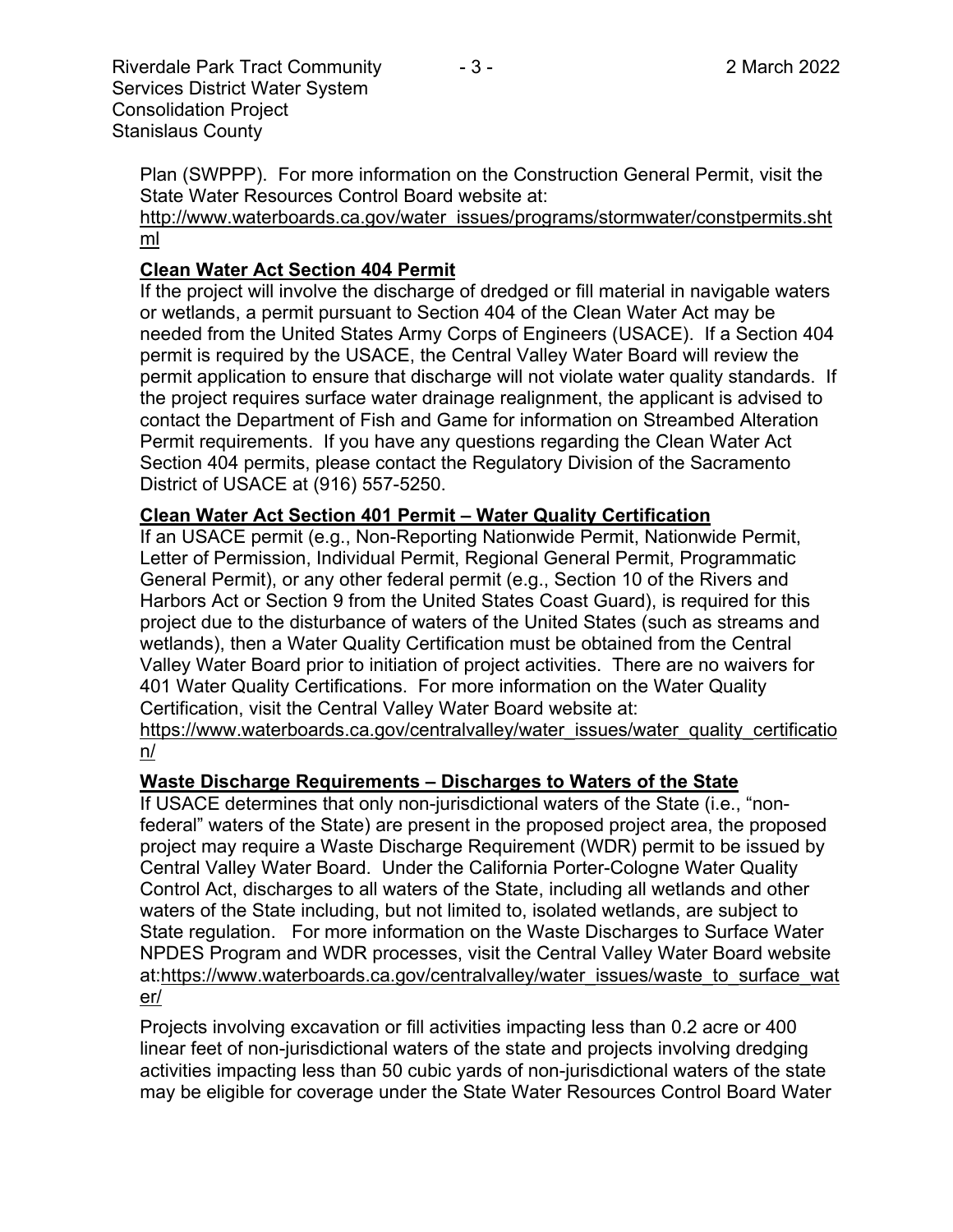Riverdale Park Tract Community - 4 - 2 March 2022 Services District Water System Consolidation Project Stanislaus County

Quality Order No. 2004-0004-DWQ (General Order 2004-0004). For more information on the General Order 2004-0004, visit the State Water Resources Control Board website at:

https://www.waterboards.ca.gov/board\_decisions/adopted\_orders/water\_quality/200 4/wqo/wqo2004-0004.pdf

#### **Dewatering Permit**

If the proposed project includes construction or groundwater dewatering to be discharged to land, the proponent may apply for coverage under State Water Board General Water Quality Order (Low Threat General Order) 2003-0003 or the Central Valley Water Board's Waiver of Report of Waste Discharge and Waste Discharge Requirements (Low Threat Waiver) R5-2018-0085. Small temporary construction dewatering projects are projects that discharge groundwater to land from excavation activities or dewatering of underground utility vaults. Dischargers seeking coverage under the General Order or Waiver must file a Notice of Intent with the Central Valley Water Board prior to beginning discharge.

For more information regarding the Low Threat General Order and the application process, visit the Central Valley Water Board website at:

http://www.waterboards.ca.gov/board\_decisions/adopted\_orders/water\_quality/2003/ wqo/wqo2003-0003.pdf

For more information regarding the Low Threat Waiver and the application process, visit the Central Valley Water Board website at:

https://www.waterboards.ca.gov/centralvalley/board\_decisions/adopted\_orders/waiv ers/r5-2018-0085.pdf

# **Limited Threat General NPDES Permit**

If the proposed project includes construction dewatering and it is necessary to discharge the groundwater to waters of the United States, the proposed project will require coverage under a National Pollutant Discharge Elimination System (NPDES) permit. Dewatering discharges are typically considered a low or limited threat to water quality and may be covered under the General Order for *Limited Threat Discharges to Surface Water* (Limited Threat General Order). A complete Notice of Intent must be submitted to the Central Valley Water Board to obtain coverage under the Limited Threat General Order. For more information regarding the Limited Threat General Order and the application process, visit the Central Valley Water Board website at:

https://www.waterboards.ca.gov/centralvalley/board\_decisions/adopted\_orders/gene ral\_orders/r5-2016-0076-01.pdf